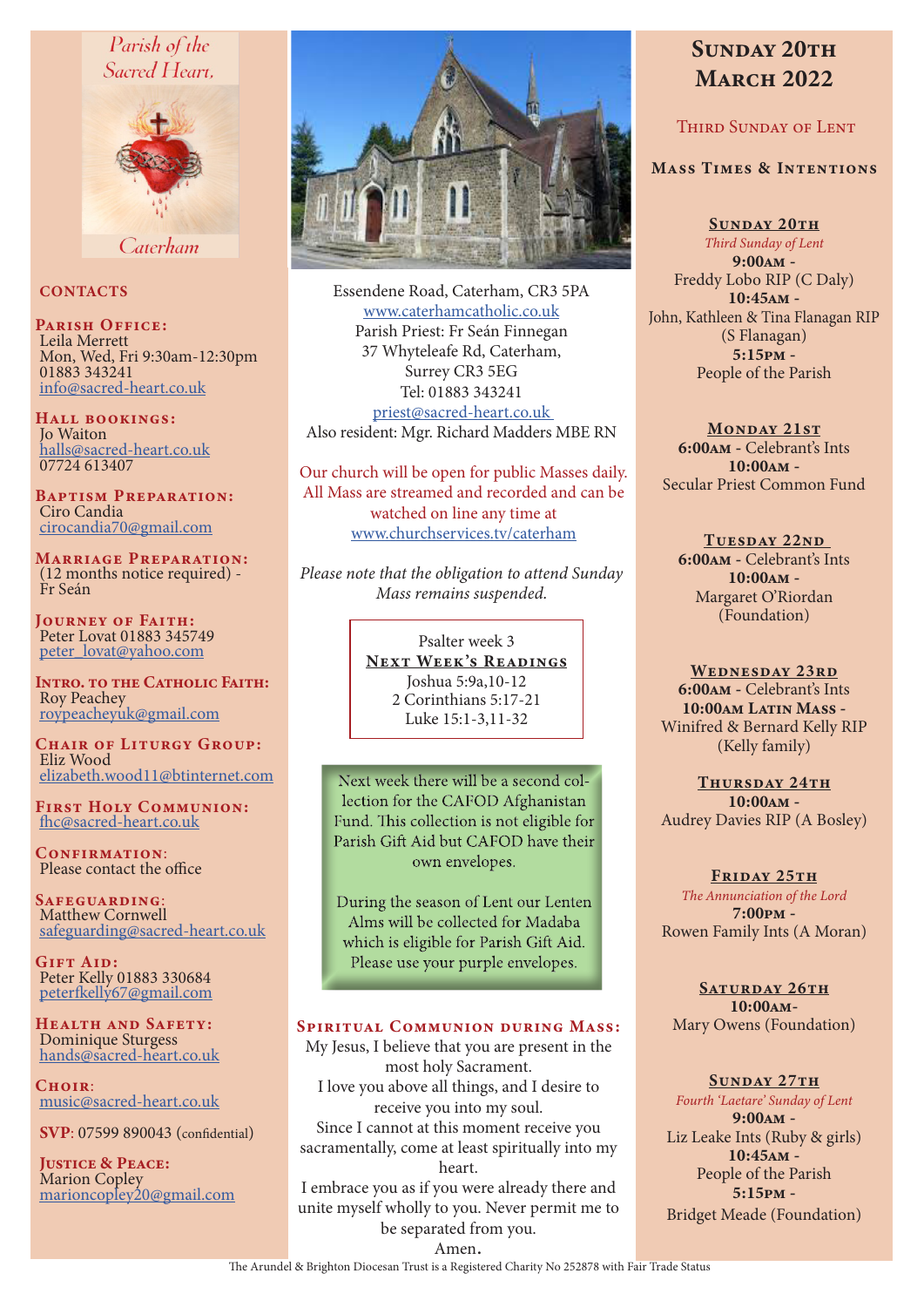Your Prayers are requested for the following people who are ill or housebound: Jimmy Mullen; Eileen, Mel & Rose Lattimore; Bryan Smith; John & Brenda Gilford; Tabitha Harrison; Joe Kelly; Charmaine Wise; Richard Sowa; Val Williams; Emma Newton; Ursula Koh; Fr John Hartley; Maribel Chambers; Patricia Howlett; Reef Albert; Peggy Wheeldon; Liz Leake; Sandra; Holly Osman; Julian Gavin; Emma Cook; Susie; Shirley Clarke; Mary Power, John Lowrie, Pat Boyle, Malcolm Harmes, Sue Ellis; Jean Joakim, Ryan Baker, Theo, Sean Flanagan, Lee, Carla, Betty Creton, Martin Moran, Ann Walker, Jean Cowap, Teresa Trumper, John O'Gorman, Paul, Steve, Zenny Samsico & Pam Jones.

## LENT GROUPS

There are 3 Lent discussion groups. A very Good way to meet people and to share and grow your faith. Everyone is welcome whether you come for one or all the meetings.

7.30pm Wednesday with Peter Lovat in the Bar Lounge 9.30am Friday with Eliz Wood in St Thomas Hall 1:30pm Wednesday with Anneliese Moran

#### JOURNEY OF FAITH

We are now meeting both face-to-face and on Zoom. Come to us in the Bar Lounge - or, of course, on Zoom - and join us for a Lenten discussion inspired by St.Winefride. If you wish, we may have time for some very quick thoughts about the Sunday readings. Topic: Journey of Faith Time: Wednesday March 23rd, 2022, 8:00 - 9.30 p.m. Join Zoom Meeting: https://us02web.zoom.us/j/6986253866 Meeting ID: 698 625 3866

All welcome!

## Madaba Lenten Alms

Fr Firas confirms that the employment situation is not improving in Madaba. Tourists have yet to return in significant numbers. He does not expect the number of parishioners and Iraqi refugees needing food parcels at Easter to decrease from the Christmas figure of 200 families needing parcels. Please keep Lenten Alms donations coming. These will fund food parcels for the needy in St John the Baptist parish at Easter.

All donations are eligible for Gift Aid. If you're putting your donations into the Lenten Alms basket in church, please use one of the white envelopes by the basket so we can reclaim the Gift Aid. If you are in our parish Gift Aid scheme you can instead use your purple second collection envelopes, or any envelope with your name and/or Gift Aid number on it.

Madaba donations sent into the Parish Office should be clearly marked so we can ensure they go to the right home. Similarly, for any Madaba donations via the parish bank account or our contactless machines, please let the office know.

#### STATIONS OF THE CROSS

The Stations of the Cross will be led by the SVP this week at 11.15 on Friday. LENT LUNCHES will be in the Centenary Hall at 12.00. Everyone is welcome. Please bring a friend. The lunches will be by donation to cover costs and surplus donations will go to an SVP charity.

#### Standing Orders and Gift Aid

Giving by standing order is the easiest way to donate to the Parish. The parish bank account details are on the website. If you are signed up to parish Gift Aid then we get a further 25p for every £1 you give. If you have recently set up a standing order and have not enrolled for Gift Aid, please download a Gift Aid Declaration from the website, complete it and send it in to the Parish Office. Any queries to the Parish Gift Aid Organiser.

#### GIFT AID ENVELOPE DISTRIBUTION

Gift Aid envelopes for the new tax year, starting in April, are available for collection from a table in the porch. There are envelopes for standing order donors as well as weekly donors. If you have not already picked yours up, please collect your box.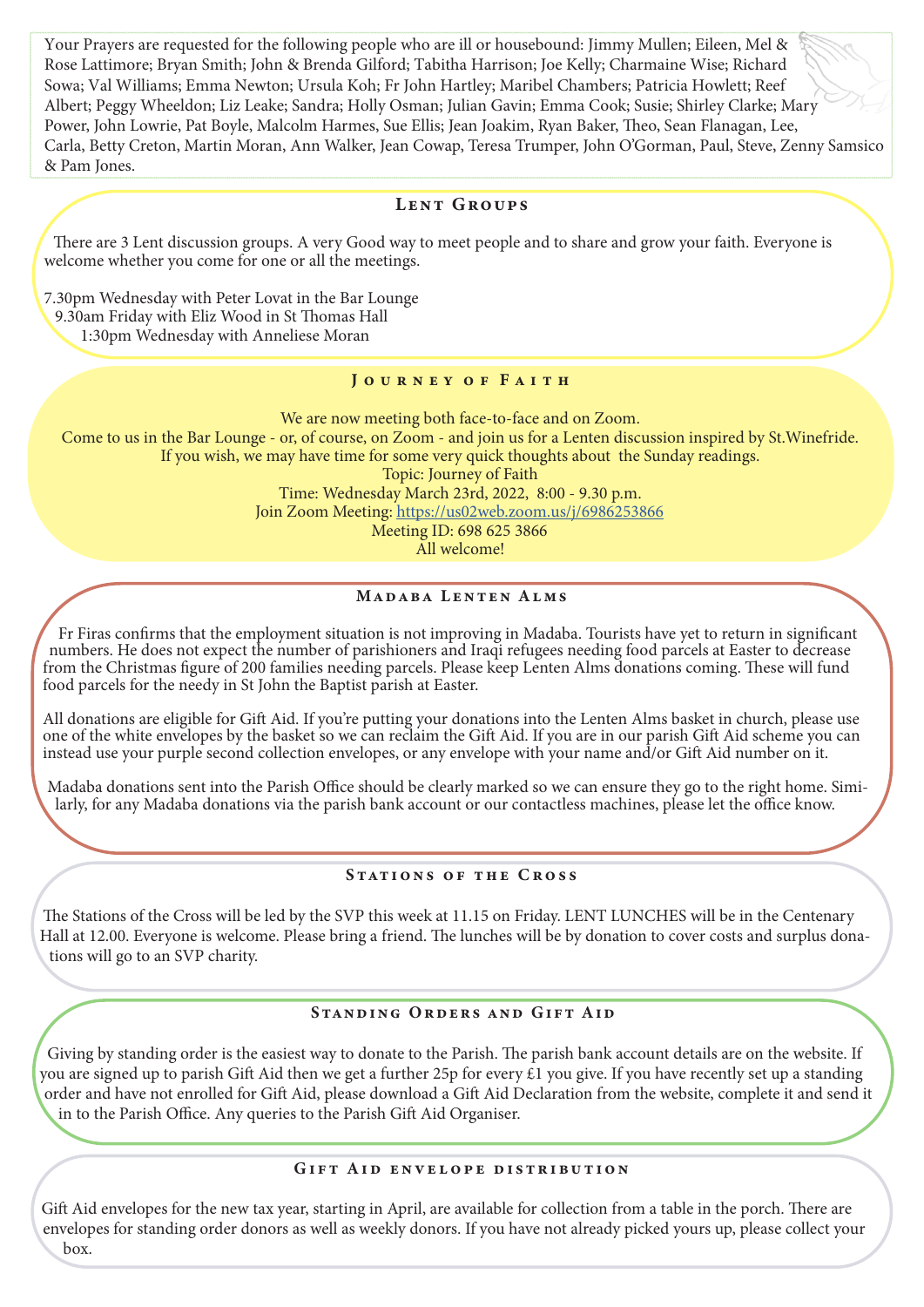This week 6am Mass on Monday, Tuesday and Wednesday will be here but the rest of the week the 6am Mass will be held at St Mary's Church in Coulsdon.

## CAFOD

Thank you so much for your support of CAFOD's Lent Family Fast Day, the Walk Against Hunger and the Ukraine Humanitarian Appeal. Your support means we can respond in crises such as Ukraine where our Caritas aid workers and volunteers could quickly help families fleeing conflict. It also means we're there in the long-term and can continue to respond to crises around the world, including in Afghanistan, Syria, Ethiopia, and South Sudan. We work alongside communities as they rebuild their lives once the conflict is over, as in Sierra Leone. For lots more detail on how your donations are being used, please go to the CAFOD website W: www.cafod.org.uk

To find out about events hosted by the Diocese please visit our website events calendar W: https://www.abdiocese.org.uk/ diocese/events

# Diocesan Lourdes Pilgrimage 29th July - 4th August

Diocesan Lourdes Pilgrimage 29th July – 4th August

Would you be willing to travel with us in late July this year to help those who, without our help, could never make the journey?

We are seeking helpers aged 18 + and Redshirts (especially students in Year 12) to serve our pilgrimage family and become part of our "love in action" week.

Travelling to Lourdes, as a helper is a wonderful experience full of fun, companionship, friendship and laughter. Each person on our pilgrimage brings distinctive gifts and graces with them, benefiting those they meet during the week. Subsidies are available for all helpers and Redshirts, if you will struggle to pay the full price. All you need do is ask!

"There are moments and places in life where you can touch God's love in a more direct way… Although you may be assisting someone, in some way you get a gift back" Fr David Parmiter, Pilgrimage Spiritual Director.

"The pilgrimage to Lourdes in many people's lives has a very special significance. We can focus in a very profound way on the journey that we find ourselves on." Bishop Richard Moth.

#### https://www.abdiocese.org.uk/lourdes/home

SVP

If you have ever wanted to go to Lourdes or are looking for some way of supporting others it would be wonderful to have you join us this summer.

#### SVP KNITTING CLUB

We are delighted that the St Vincent de Paul Society Knitting Club will be meeting in the St Thomas's Hall on Monday 21st March from 2pm to 4pm. We warmly invite our knitters to join us again and welcome new members to knit for charity. There are a number of projects to choose from to accommodate knitters of all levels, such as hats and scarves, squares for blankets, gloves, baby and children's pullovers and cardigans, etc. We have knitting patterns, knitting needles and wool but always welcome donations. Come along and share your skills, knitting for a good cause as well as enjoying a sociable afternoon with a cup of tea and some homemade cake. If you are unable to join us but would like to knit from home, please get

in touch as we have a number of knitters who support us in this manner. For any queries, please contact Sandy Baron on 07984666591.

#### PARISH SHOP

There are prayerful and interesting books and activities for children and adults to help celebrate Lent. There are also cards and gifts for Mothers Day. The card machine is waiting to be used!

## Reunion at Coloma Convent Girls School

Reunion for St. Anne's College, Sanderstead Old Girls', at Coloma Convent Girls' School, Croydon 21/05/22 at 12 Midday. Please e-mail sacoga@hotmail.co.uk or phone Fiona Kemp on 01883 342421 for details.